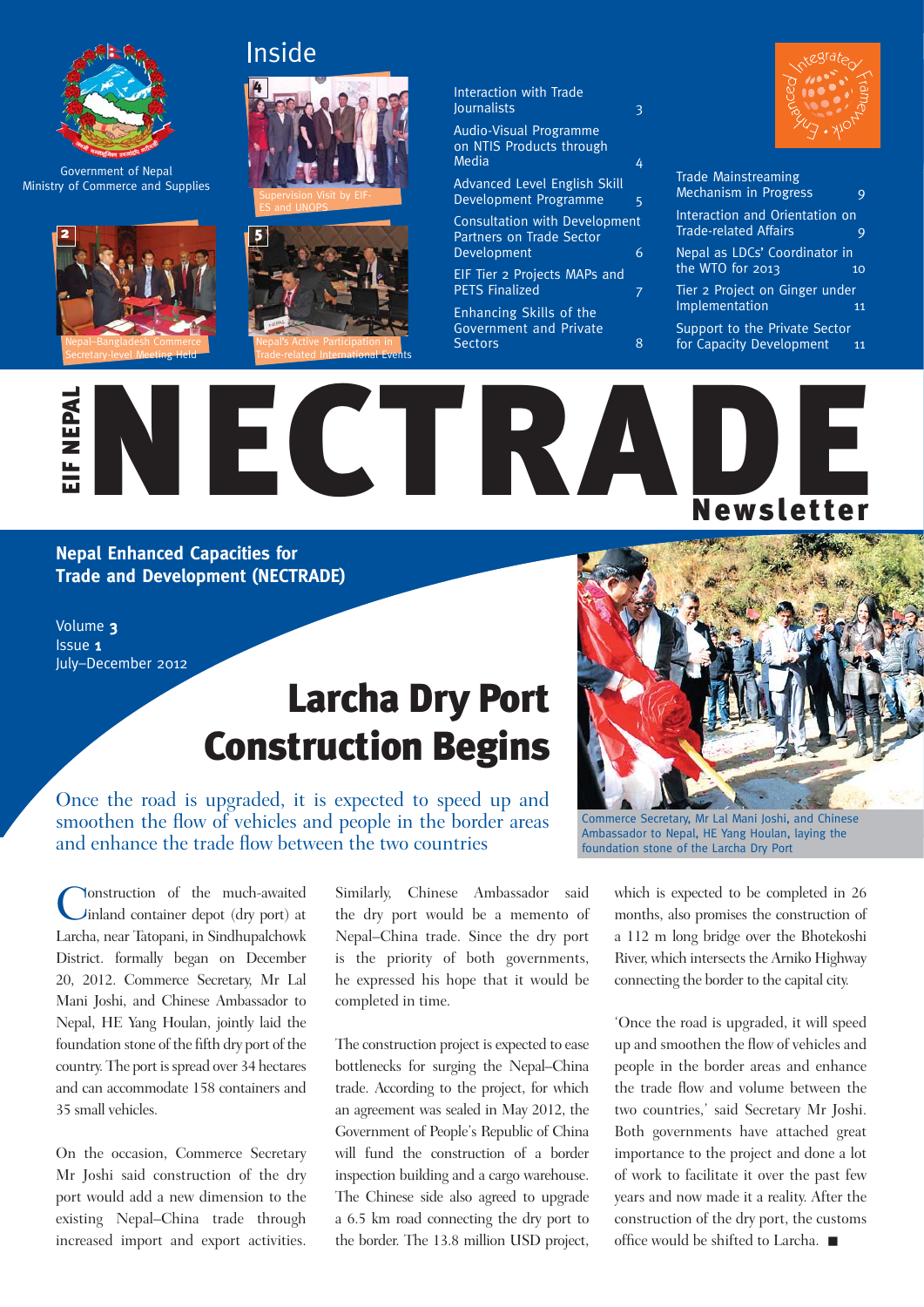

As EIF Focal<br>am pleased to Point. share major activities carried out under EIF Nepal through this Newsletter.

The EIF Nepal has been contributing to mainstreaming trade in national development efforts, enhancing institutional functioning for integrated trade sector development and also building capacity for effective resource mobilization.

I would like to extend my heartfelt appreciation to the WTO, EIF-ES, partner agencies, donors, UNOPS, GIZ, local development partners and all the stakeholders. I have a firm belief that the Newsletter can be a tool to share the major activities and initiatives carried out in the given period and it would further raise interest among those concerned with trade sector development in Nepal.

Finally, I would like to thank the entire NECTRADE team and NIU for their valuable efforts and contributions to make this issue of EIF Nepal-NECTRADE Newsletter possible.

Lal Mani Joshi Secretary, MoCS, and EIF Nepal Focal Point



I am delighted<br>to share major initiatives and activities carried out in the process of trade mainstreaming and trade sector

development of Nepal through the Newsletter.

Nepal as an EIF support recipient LDC is implementing EIF Tier 1 (NECTRADE) project to facilitate the process of trade sector development. Similarly, it has been moving towards development and implementation of Tier 2 Project to implement NTIS 2010 for enhancing export competitiveness of the country. In this regard, I highly appreciate the efforts made by the current NECTRADE team to implement Tier 1 project as well as to coordinate the entire process of Tier 2 project management.

I am confident that the Newsletter can be an important outreach material to share major achievements made through the EIF NIA in trade sector of Nepal and hope for continuous support from all development partners, private sectors and stakeholders in the promotion of Nepal's trade.

Toya Narayan Gyawali Joint Secretary, MoCS, and NIU Chief, EIF Nepal

#### MESSAGE MESSAGE EDITORIAL



It is our immense<br>pleasure to<br>bring the third t is our immense pleasure to volume of EIF Nepal Newsletter and to share major a chievements made through the

EIF NIA and NECTRADE. Sharing information through the Newsletter is not only informing our readers but also a way of reflecting accountability towards our major partners and stakeholders in relation to the NECTRADE Project.

We would like to assure all that the Project is fully committed to supporting the entire process of trade sector development of the country, including capacity building and bridging supply-side constraints to trade. As trade is dynamic and cross-cutting, regular interaction and dialogue with line ministries, development partners, private sector, civil societies and other stakeholders is essential to mainstreaming trade in the entire development process and also integrating efforts for synergic results.

Lastly, many thanks to all the development partners for supporting us and many congratulations to each member of my team!

Buddhi Prasad Upadhyaya National Programme Manager NECTRADE, EIF Nepal

#### Nepal–Bangladesh Commerce Secretary-level Meeting Held

The fourth Nepal–Bangladesh<br>
Commerce Secretary-level talks took place in Kathmandu on July 29-30, 2012 with the objective of enhancing bilateral trade, easing transit relations and increasing bilateral investment. Commerce Secretary of Nepal, Mr Lal Mani Joshi, and Commerce Secretary of Bangladesh, Mr Mohammed Golam Hussain, led their respective sides at the meeting. Secretary Mr Joshi presented opening remarks and welcomed all the delegates in the meeting. Similarly, Commerce Secretary of Bangladesh, Mr Hussain, expressed his deep appreciation to the GoN for organizing the meeting

and extending warm hospitality to the Bangladeshi delegation. The meeting mainly discussed set agendas, including finalization of the operation modalities for the carriage of transit cargo between Nepal and Bangladesh, preferential market access to Nepalese products in Bangladesh, Dhaka–Kathmandu bus service, transport connectivity and other trade facilitation matters and also investment in Nepal's hydropower sector. During the meeting, Bangladeshi side agreed in principle to provide duty-free access to around 100 items, including agriculture and primary products, out of the 146 items requested by Nepal, in the Bangladeshi market.



Commerce Secretary Mr Joshi with Bangladeshi delegation at the interaction programme

Similarly, the meeting decided to explore potentiality of providing preferential access to their products in each other's market. In addition, the Bangladeshi side informed that it would take necessary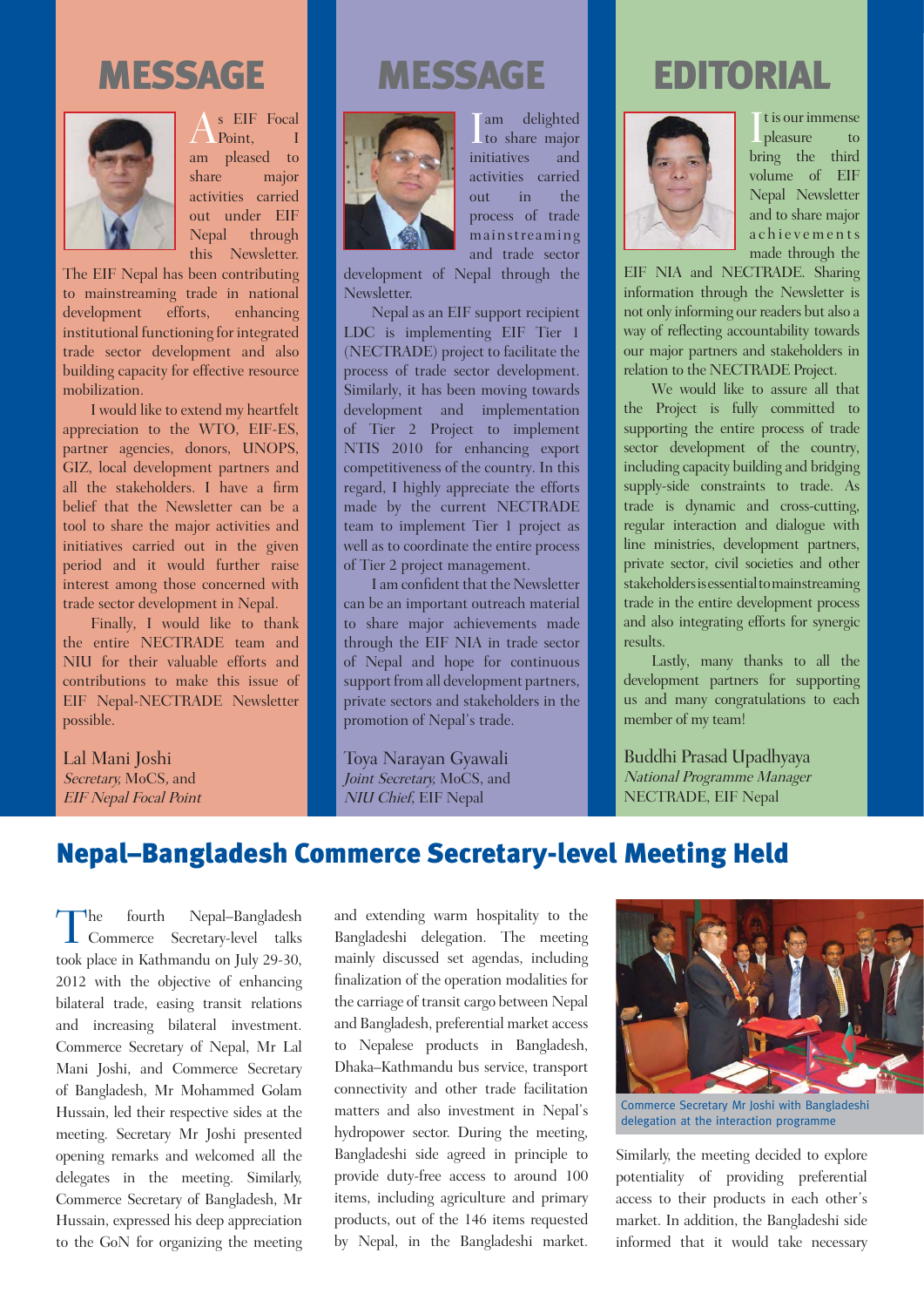actions to ensure availability of customs officials at the port. Finally, the meeting mandated a Joint Secretary-level technical committee to work out an appropriate implementation modality, mainly in preferential market access, transit cargo operation and other related areas.

The meeting decided to hold the next meeting in Dhaka in 2013. The Bangladeshi delegation comprised

eight members from various agencies, including the Ambassador of Bangladesh for Nepal. Similarly, Nepalese delegation included 15 members from different ministries and departments.

Commerce Secretaries of both countries signed and exchanged copies of the agreement and decisions reached at the talks. Talking to the media following the talks, Commerce Secretary Mr Joshi said,

'we have agreed to take part in the trade fairs held in one another's country and also hold trade fairs together.' Likewise, Commerce Secretary of Bangladesh Mr Hussain said both Nepal as the country with the tallest peak and Bangladesh with the largest seashore carry abundant possibilities of tourism and emphasized the need for the countries to work together to utilize their full potentiality in various areas of bilateral cooperation, including trade promotion.

3

### with Trade Journalists Interaction



the benefits of the transit trade and SEZs. Furthermore, Mr Gokarna Awasthi, Vice-President, SEJON highlighted some of the major trade issues such as the DFQF market access, NAMA, AfT and deriving optimal benefits from the SAFTA arrangement. He put forward his expectations from the Ministry, mainly in the area of providing orientation and training to trade journalists in trade-related matters.

Commerce Secretary Mr Joshi, in his remarks, stressed prioritizing exports, establishing laboratories and trade infrastructure, innovation, branding and quality control of domestic products. He expressed his hope that this kind of interaction programmes would be continued in the future.

An interaction programme was<br>
organized on December 18, 2012 at the MoCS Conference Hall with the objective of sharing information and progress on trade activities from the government side, building a mediafriendly environment at the MoCS and a trade-friendly media in news coverage at the same time. Journalists from all the major media houses and high-level officials from MoCS and department and state-owned enterprises under it were present at the programme. Commerce Secretary Mr Joshi chaired the programme, while Joint Secretary of MoCS, Mr Toya Narayan Gyawali, made an all-inclusive presentation about the progress and issues in Nepal's Trade Sector development. Likewise, Joint

Secretary of MoCS, Mr Naindra Prasad Upadhyaya, delivered his valuable remarks. Similarly, Mr Suresh Raj Neupane, Secretary, Society of Economic Journalists of Nepal (SEJON) made a presentation, in which he presented facts and figures on trade with necessary measures for Nepal's trade sector development. He also discussed

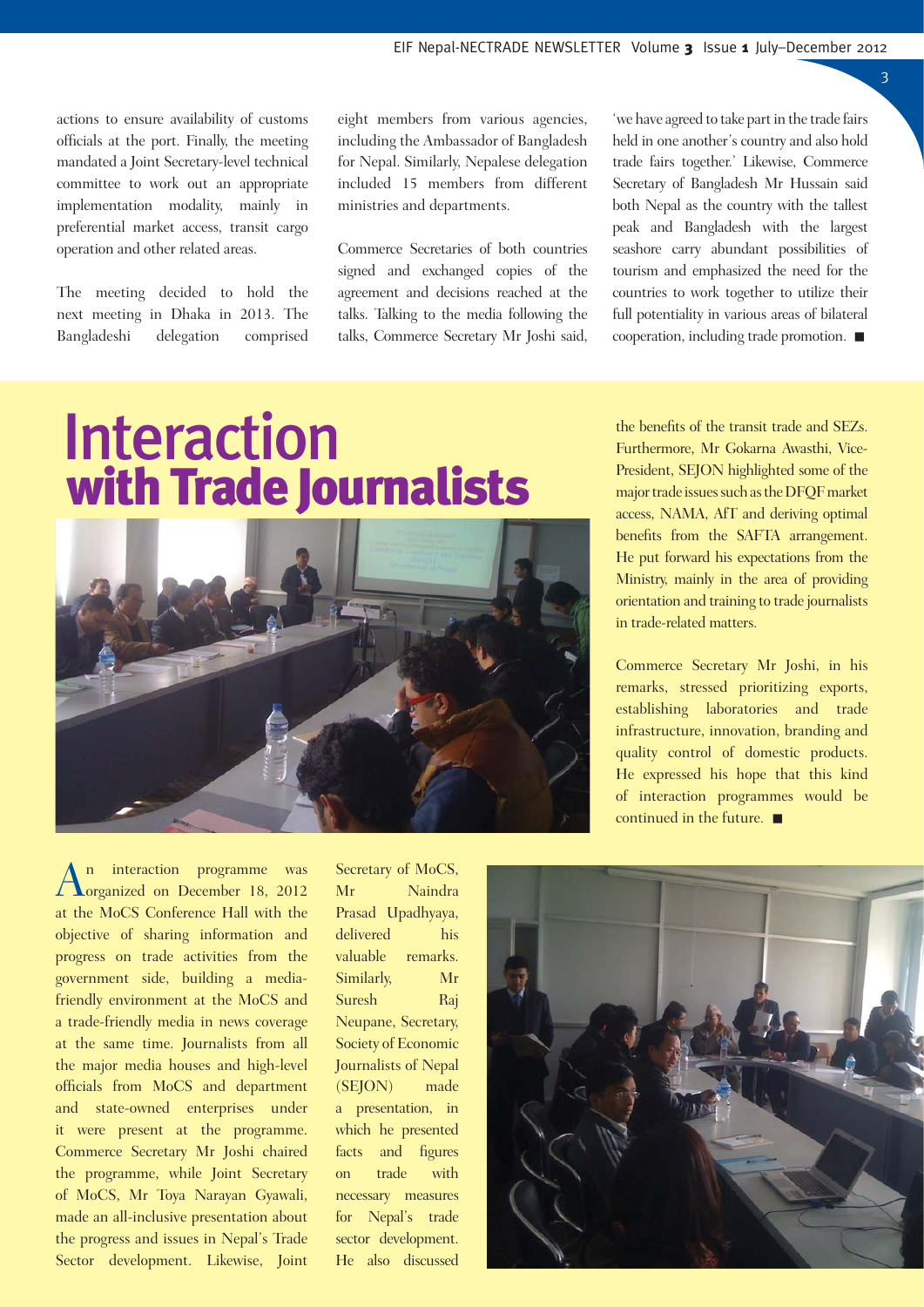4

### by EIF-ES and UNOPS Supervisi

**B**oth Executive Secretariat of the Enhanced Integrated Framework (EIF) and United Nations Office for Project Services (UNOPS), the Trust Fund Manager, completed their supervision mission in 2012, with major focus on programmatic and fiduciary parts of the NECTRADE Project.

Ms Christiane Kraus, Coordinator, Executive Secretariat for the EIF, was accompanied by Mr James Edwin, Coordinator, M&E, Executive Secretariat of EIF, from November 19 to 23, 2012. They provided their valuable support and guidance in the form of feedback and suggestions. Ms Kraus oversaw the programmatic part, as well as overall progress of the project, and discussed nocost extension of Tier 1 Project, its midterm evaluation, Tier 2 Projects, and way forward for achieving the planned activities



Ms Christiane Kraus and Mr James Edwin at the NECTRADE Office in MoCS

comprehensively. Similarly, the Project made maximum utilization of the expertise of Mr Edwin, who immensely supported the review and finalization of the log frame and work plan of the Project for 2013. The Mission also had a meeting with the Donor Facilitator and an interaction programme with stakeholders, mainly from ginger and pashmina products.

Prior to the EIF Supervision Mission, Mr Ratnasabapathy Manivannan, Regional Portfolio Manager, EIF TFM (UNOPS), APO, Bangkok, Thailand, visited the Project Office in Kathmandu from October 12 to 16, 2012 and performed fiduciary supervision and provided his valuable suggestions and feedback to the Project. He also met representatives of Nepal Pashmina Industries Association, Himali Project and Ginger Project and had discussion on Tier 2 Project.

It is through these missions that the Project will evaluate its performance, which will further help it to shape the direction and contribute to Nepal's Trade Sector Development. The current initiatives of the Project were lauded by the Mission, which also highly praised the performance of the NECTRADE Project team led by the EIF National Programme Manager. ■

### Audio-Visual Programme on NTIS Products through Media





The NECTRADE Project has started to promote the NTIS products on television. It has concluded an MoU with Independent Business News (IBN) for developing and broadcasting a series of audio-visual programmes on three export items of NTIS, namely honey, handmade paper and paper products, and large cardamom, through a popular programme on Nepal Television, Artha Ko Artha, to begin with. The 10-minute programme for each product per episode was developed by incorporating the entire value chain process, along with views, comments and suggestions of government officials concerned, private sector and related stakeholders. The programme was highly appreciated by the stakeholders and, therefore, the NECTRADE Project has planned to continue its efforts for other NTIS-identified products in this direction.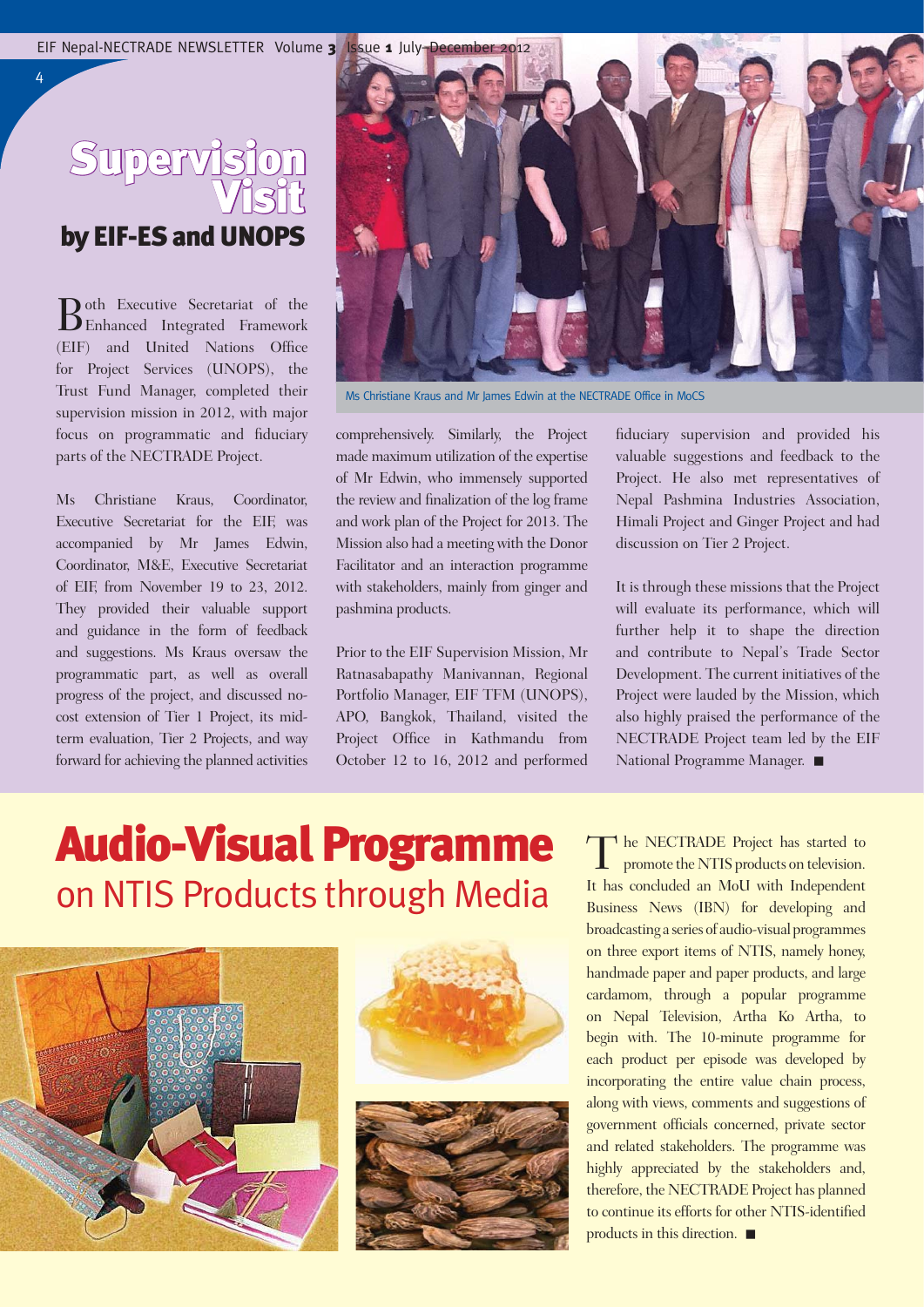### Nepal's Active Participation in Trade-related International Events

The continuous participation of officials of the MoCS has supported to enhance its position and voice at different trade-related international events and forums. For example, participation of Commerce Secretary Mr Joshi in the fourth meeting of Trade Ministers of Land Locked Developing Countries (LLDCs) and the High-level Global Thematic Meeting on International Trade Facilitation and AfT on September 12-14, 2012 at Almaty, Kazakhstan, has been instrumental in putting forward various problems that Nepal has been facing by virtue of being an LLDC and work out similar issues with other LLDCs. Similarly, participation of Joint Secretary of MoCS and NIU Chief, Mr Toya Narayan Gyawali, in the EIF

Board meeting on behalf of LDCs has further improved Nepal's image among LDCs, as well as succinctly raise Nepal's concerns in the international scenario. Likewise, Under Secretary and Trade SWAp Coordinator, Mr Jib Raj Koirala, participated in a meeting of the Negotiating Group on Trade Facilitation (NGTF) from December 3 to 7, in Geneva, Switzerland, which is expected to strengthen Nepal's position in global trade. In addition, regular participation by the officials of the Ministry in various international programmes such as training, workshops, seminars, retreats, etc has helped to enhance the capacity of the officials and also share cross-country experience in the trade sector development. These types of participation



5

Joint Secretary of MoCS and NIU Chief, Mr TN Gyawali, at the EIF Board Meeting in Geneva

at the international level help in lobbying for national interest, maintaining cordial relationships with other development partners and governments, as well as promoting trade back home.

## **ADVANCED LEVEL** English Skill

An advanced-level English skill development programme for executive-level officials of the MoCS was organized by the NECTRADE Project to enhance the English language skill of the participants. It used to take place from 16:30 to 18:00 hrs on each working day, starting September 17 and lasted for 20 days till October 9, 2012. The programme had observed participation of 21 officials, including Commerce Secretary, all three Joint Secretaries of MoCS, Director General, along with three Directors of the Department of Commerce and Supply Management and other high-level officials of the Ministry. The programme mainly focused on professional writing skills, presentation skills, communication skills, meetings and negotiations, and it was expected to enhance the capacity of the participants in the given areas. The training was facilitated by Ms Susan Deith, Ms Laura Burgess, Ms Jade Matos Carew and Ms Adele Pennington, all of them being experienced trainers and CELTA/DELTA Cambridge qualified.



#### GIZ's Continuous Support to Nepal

 $\Delta$ <sup>s</sup> the EIF Donor Facilitator<br>  $\hat{C}$  Nepal, the Government of Germany, through its Embassy in Kathmandu and its technical wing, GIZ, has been providing its relentless support in the area of trade sector development of Nepal. It has been a close partner and a keen actor in Nepal's trade-related capacity building, as well as in fulfilling Nepal's commitment to the WTO. GIZ has been closely working with the Nepalese Focal Point and the NIU at the MoCS, thereby facilitating donor coordination and donor–partner dialogue on trade and Aid for Trade (AfT) issues. The Government of Germany assumed the role of EIF-Nepal Donor Facilitator in November 2010 and has been contributing significantly towards enhancing export competitiveness of the country.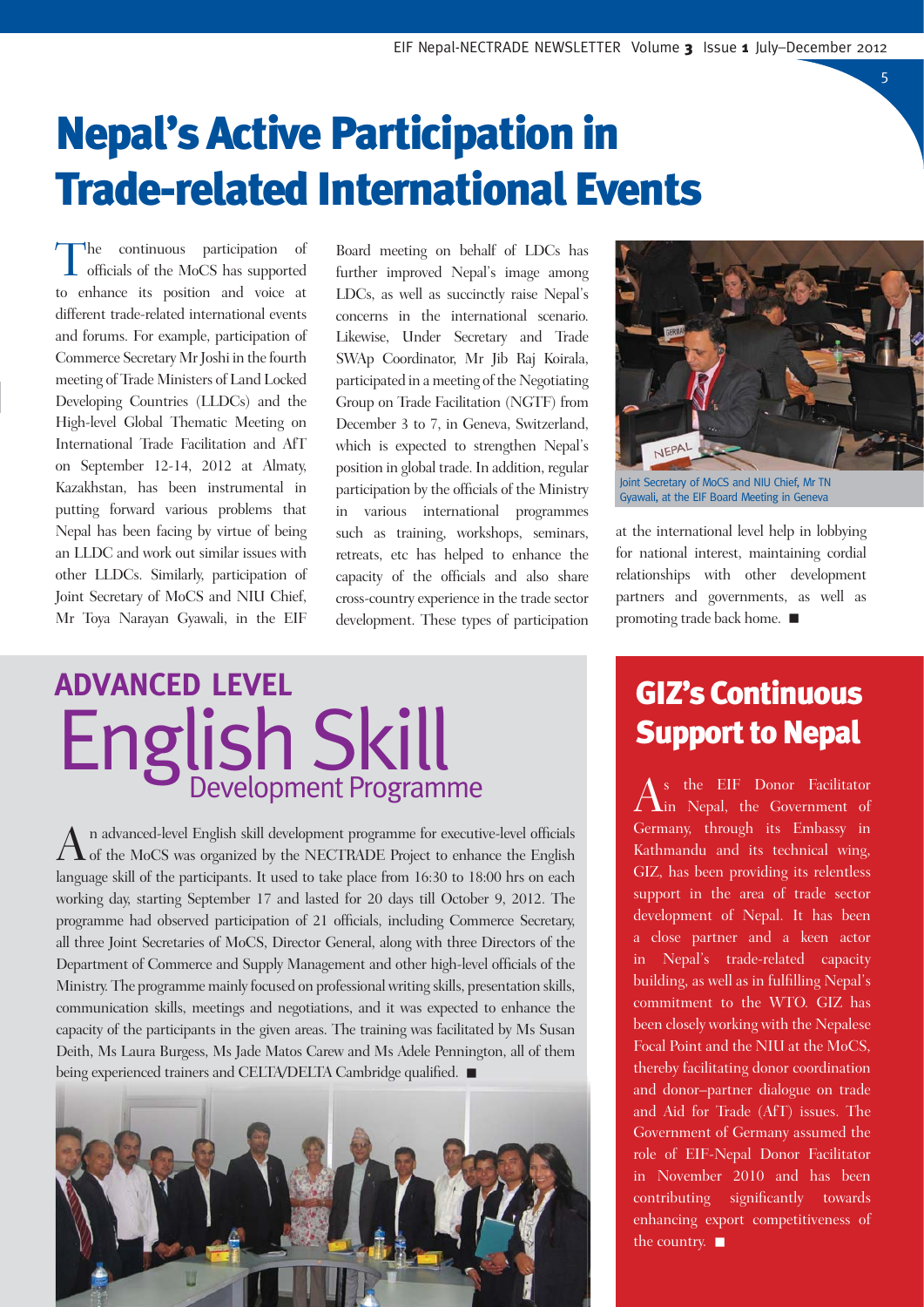#### CONSULTATION WITH DEVELOPMENT PARTNERS ON TRADE SECTOR DEVELOPMENT

The NECTRADE Project is<br>
facilitating the entire process of mobilizing Aid for Trade (AfT) through various measures. Organizing consultation meetings with development partners, along with line ministries concerned and private sector at wider level, and also holding specific and strategic meetings with development partners on bilateral basis are some of the major efforts in this direction.

6

In this regard, NECTRADE Project/ MoCS organized a meeting of the Donor Groups on October 8, 2012 under the chairpersonship of Commerce Secretary, Mr Lal Mani Joshi, at Hotel Radisson. Commerce Secretary Mr Joshi gave opening remarks, in which he highlighted the major objectives of the programme and welcomed the participants on behalf of the Ministry. He expressed his hope that the meeting would be instrumental in reviewing the trade sector development strategy of Nepal and praised the importance of the recent 'Aid for Trade Initiative', which is designed to help developing countries build supply-side capacity in the world market. He ended his opening remarks by thanking the Government of Germany in its role as the Donor Facilitator (DF) and all development partners in joining hands with the GoN in taking the trade agenda forward and hoped to translate the 'global aid for trade initiatives' into reality. Similarly, Janak Raj Shah, Hon'ble Member of the National Planning Commission and Chief Guest at the programme, graced the occasion with his presence. Joint Secretary of MoCS, Mr Toya Narayan Gyawali, made a presentation, 'Nepal's Trade Sector Development and Review of NTIS 2010' and presented key trade statistics, along with cross-cutting issues in Nepal's trade. It was followed by a presentation by Mr Udo Weber,

Counsellor, German Embassy, current Donor Facilitator. Mr Weber said that the roles of the DF are to ensure coordination and periodic review of bilateral and multilateral AfT projects in Nepal, to discuss and facilitate the implementation of the Nepal Trade Integration Strategy (NTIS) 2010, to foster information exchange and cooperation between development partners on new developments in the area of AfT in Nepal, to recommend changes and updates to the 'NTIS 2010 Action Matrix'. Similarly, Ms Diep Nguyen-Van Houtee, Senior Operations Officer, the World Bank, said that the three factors that impede growth are energy shortage, corruption and political instability. She further added that the World Bank interventions were being planned with a special focus on energy and trade facilitation. Likewise, Joint Secretary of MoCS, Mr Naindra Prasad

Upadhyaya, in his remarks, highlighted the trade facilitation reform initiatives, saying that trade facilitation is a second generation reform agenda. He said that simplification, standardization and harmonization of customs are priorities of the GoN and that the GoN gives great importance to international trade.

Additionally, remarks were also made by Director General of FNCCI, Mr Hemant Dabadi, Vice-President of CNI, Mr Hari Bhakta Sharma, and Executive Secretary of NCC, Mr Kishore Kumar Agrawal. All of them suggested that industries are very important for economic transformation and that donors are catalysts in the process of trade sector development and that the GoN, donors and the private sector have to work together to reduce the various problems faced in this sector and to look for possible solutions. Valuable comments were made by the

**Review** 

**Process** 

With its insistent efforts and commitment towards sustainable export-led growth, the MoCS with support from the NECTRADE Project has initiated the process for NTIS Review; the discussions and presentations of the Donor Groups' meeting are the concrete start in this direction. In fact, this very consultation meeting has laid the milestone for the review process which NECTRADE intends to achieve in the year 2013 and would put forward an updated trade strategy adjusted to the changed dimensions and context. The review process is aimed at incorporating four main areas, viz developing an M&E matrix of NTIS 2010, review of preparatory phase of NTIS 2010, review of implementation process of NTIS 2010 and updating the NTIS by adjusting new dimensions and demands from stakeholders. In the meantime, a consultation meeting—NTIS 2010: Status and Way Forward—was organized under the chairpersonship of Commerce Secretary, Mr Lal Mani Joshi, on December 5, 2012 in which stakeholders also provided their updates and put forward their suggestions. Furthermore, NTIS Review was one of the major agendas in the interaction programme with Economic Journalists on December 18, 2012. Additionally, Terms of Reference (ToR) for the consultant to carry out the NTIS review has also been developed and has been discussed within the Ministry and would be finalized by incorporating necessary feedback and suggestions through NTIS review consultation workshop to be held in near future. NTIS IN STRAIGHT OF ONE ONLY 1 Initiated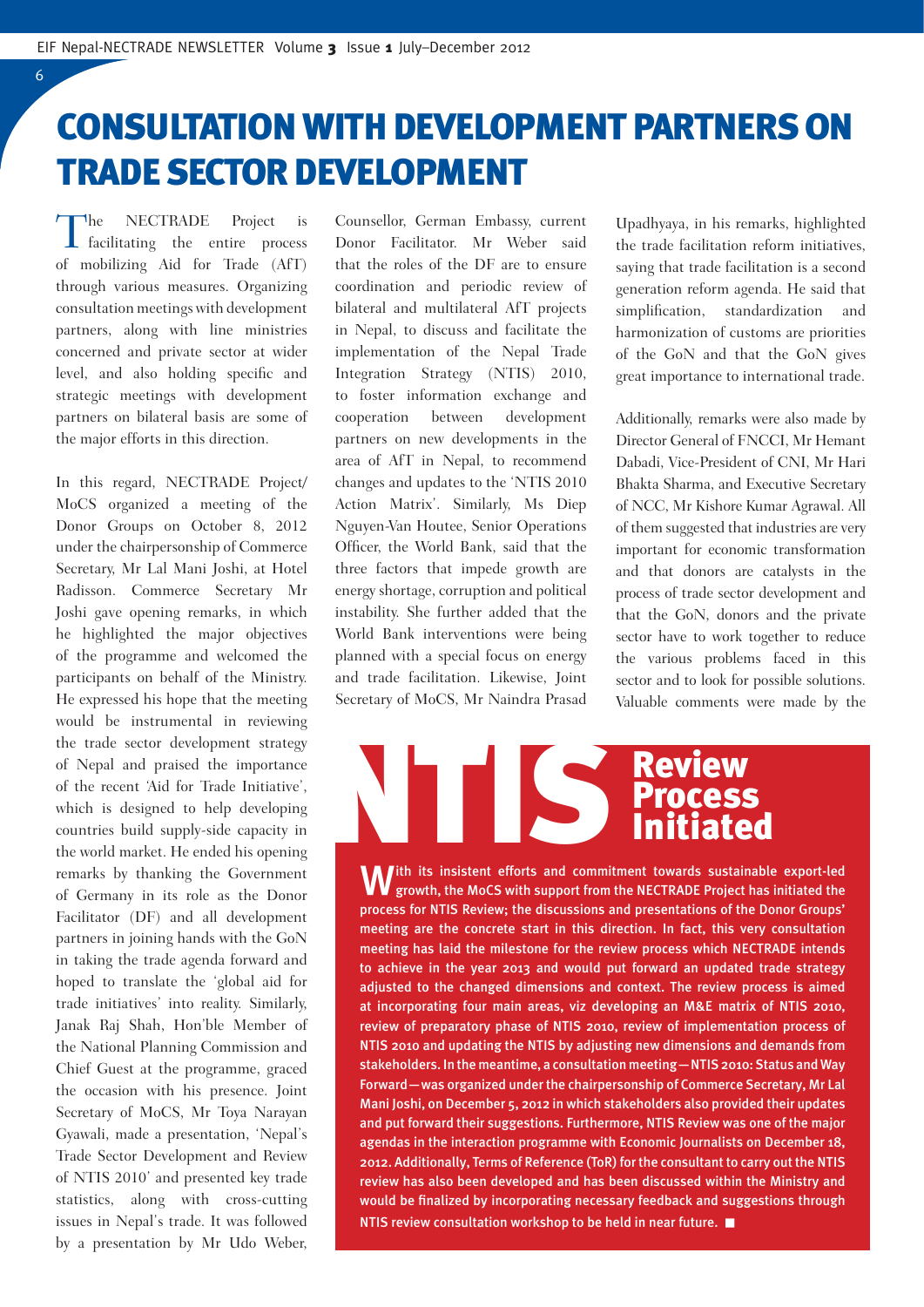representatives of WB, ADB, CNI, EU and JICA, wherein they expressed their interest in providing further support for the successful implementation of the NTIS in the trade sector of Nepal. Also, former Commerce Secretary, Mr Purushottam Ojha, said that the four areas that need to be focused in the area of trade are 1) trade facilitation, 2) enhancing product development,

3) transit and transport issue and 4) deriving benefits out of multilateral and regional trading systems.

Mr Janak Raj Shah highlighted that the meeting was a wonderful opportunity to come together and discuss the pertinent issues related to trade. He gave an insight into the current scenario of the Nepalese trade sector and touched upon issues like the Trade Policy 2009, the Three -Year Interim Plan (2010–13), NTIS 2010, currency reserve, infrastructure, petroleum products, BoP, trade deficit, labour relations and so forth. Lastly, Mr Shah thanked all and encouraged the GoN, private sector as well as the donors to re-think their courses of action in this sector, keeping in mind, all the insights gained from this consultation meeting. ■

7

### EIF Tier 2 Projects MAPs and PETS Finalized

**E**IF—the global initiative for helping LDCs tackle supply-side constraints on trade—has a provision of Tier 1 Project focused on capacity building and Tier 2 Projects targeted towards effective implementation of DTIS. Currently, Nepal is implementing Tier 1 Project (NECTRADE) and, at the same time, developing Tier 2 Projects for efficient implementation of NTIS 2010. In this context, a Tier 2 Project, Ginger Competitiveness Project: Enhancing Sanitary and Phytosanitary Capacity in the Nepalese Ginger Subsector through Public–Private Partnerships, is already in implementation phase as an EIF Tier 2 Project for supporting product development in ginger. Similarly, two other

projects, Medicinal and Aromatic Plants (MAPs) and Pashmina Enhancement and Trade Support (PETS) Projects have been approved by the TAC 2 Meeting, held on December 24, 2012, and forwarded to the National Steering Committee (NSC) for final approval. GIZ is the main implementing agency for the MAPs Project, with a total project cost of Euro 3,300,000, while International Trade Centre (ITC) is responsible for the implementation of the PETS Project, with a total project cost of USD 2,000,000. These project proposals were developed through wide stakeholder consultation process, including rigorous discussions and interactions in different stages. The



NECTRADE Project facilitated the entire project development process by organizing meetings and interactions, reviewing and refining project documents and coordinating with line ministries, EIF-ES, TFM, ITC, GIZ, private sector and other agencies concerned to bring the diverse interest of various groups in the same direction.





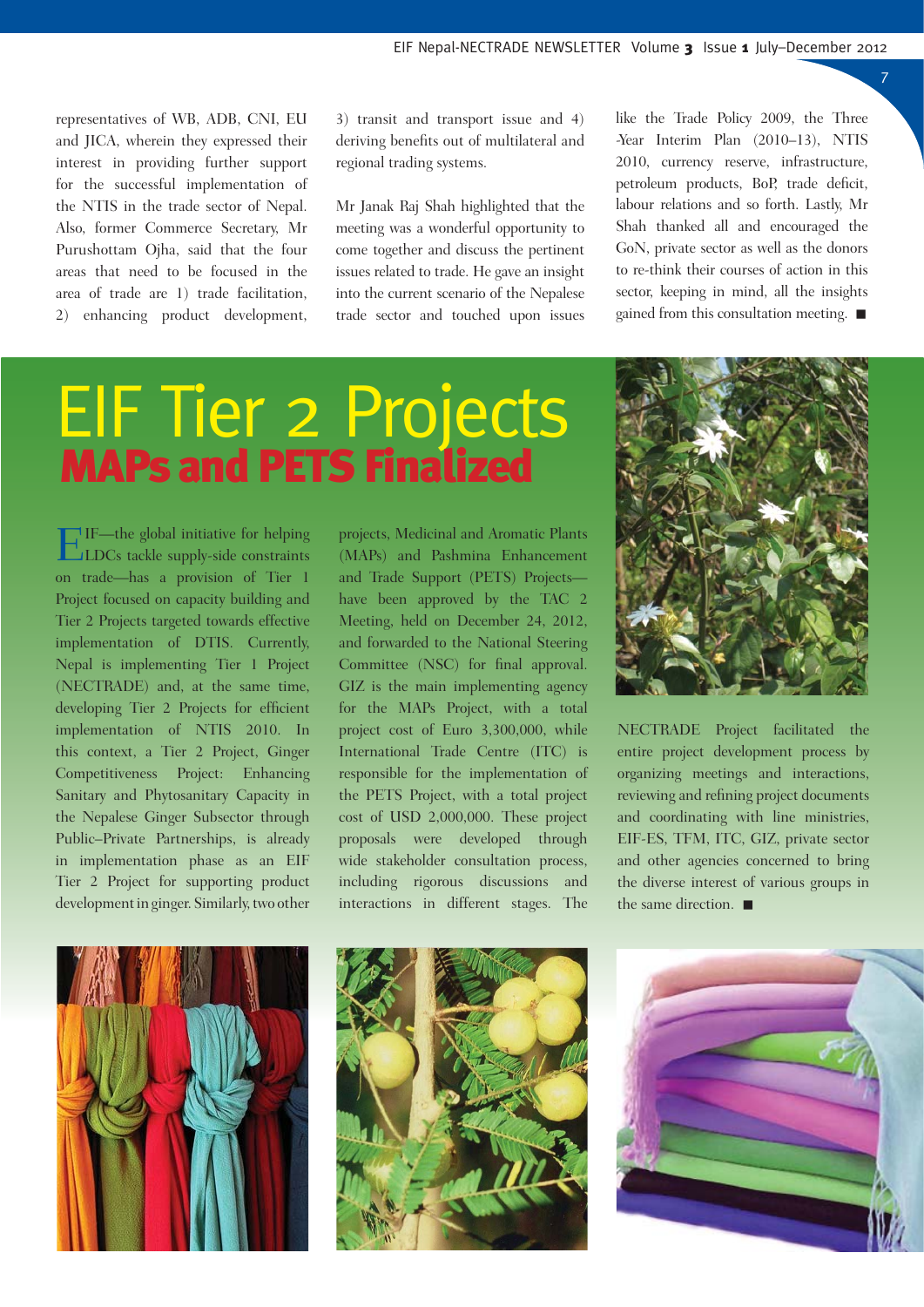EIF Nepal-NECTRADE NEWSLETTER Volume **3** Issue 1 July–December 2012



Under Secretary, Mr Jib Raj Koirala, welcoming the participants of the training

### Enhancing Skills of the Government and Private Sectors

An intensive training programme, Advanced Effective Writing Skills and Project Proposal Development, was organized by NECTRADE Project/ MoCS on December 13–15, 2012 in Kathmandu. The training was facilitated by Ms Swarnim Gurung, who is the Cambridge Examination Team Leader and CELTA trainer for the University of Cambridge CELTA award. The objective of the training was to enhance writing skills and developing proposals to help the participants in designing effective Tier 2 project proposals.

Intensive training sessions were conducted each day from 9:00 to

17:00 hrs so that participants could benefit as much as possible from Ms Gurung's knowledge and experience. There were 24 participants from various government agencies and private sectors like OPMCM, NPC, MoF, MoCS, MoAD, MoI, DoCSM, FNCCI, NCC and NECTRADE. The participants were confident about developing project proposals after developing advanced writing skills after the completion of the training. According to Mr Ravi Bhattarai, Under Secretary, MoCS, 'the programme was thoroughly interesting and learning English was fun!' That is the reason it received marvelous feedback from all the participants.



#### Trade SWAp Initiated Right from the Ministry

MoCS has taken initiative to develop<br>a modality for effective trade SWAp implementation in Nepal and it is about to be finalized soon. A task force has been formed to finalize the implementation modality by following stakeholder consultations and other necessary procedures. Effective implementation of Trade SWAp will support trade mainstreaming in national development efforts by bringing all actors together and work in a harmonized manner with effective utilization of resources. It will also support harmonized resource mobilization, including development assistance, as well as domestic resources, by synchronizing efforts. Programmes and projects need to be properly managed by both GoN and DPs, where successful projects can have positive multiplier effects in the entire development process through Trade SWAp. ■

#### Working Meeting with Chinese Delegation in Kathmandu

The NECTRADE Project organized<br>a working meeting with a Chinese delegation on December 25, 2012 at the Everest Hotel. The four-member delegation, led by Deputy Director General, Mr Liu Shaobin, had also attended a meeting at the MoCS on December 24, 2012. Commerce Secretary, Mr Lal Mani Joshi, Joint Secretary, Mr Naindra Prasad Upadhyaya, Joint Secretary, Mr Toya Narayan Gyawali, along with other high-level officials of the MoCS, including NPM of NECTRADE, participated in the meeting. The major agendas of the meeting were Nepal–PR China bilateral trade, trade facilitation for promotion of mutual trade and technical and economic assistance to Nepal in infrastructure building at border customs points. The meeting also discussed various issues and opportunities in the areas of Nepal–China trade relationship like DFQF treatment by China to Nepal, upcoming Nepal–China Trade Fair in Lhasa and technical assistance in the field of SPS and TBT.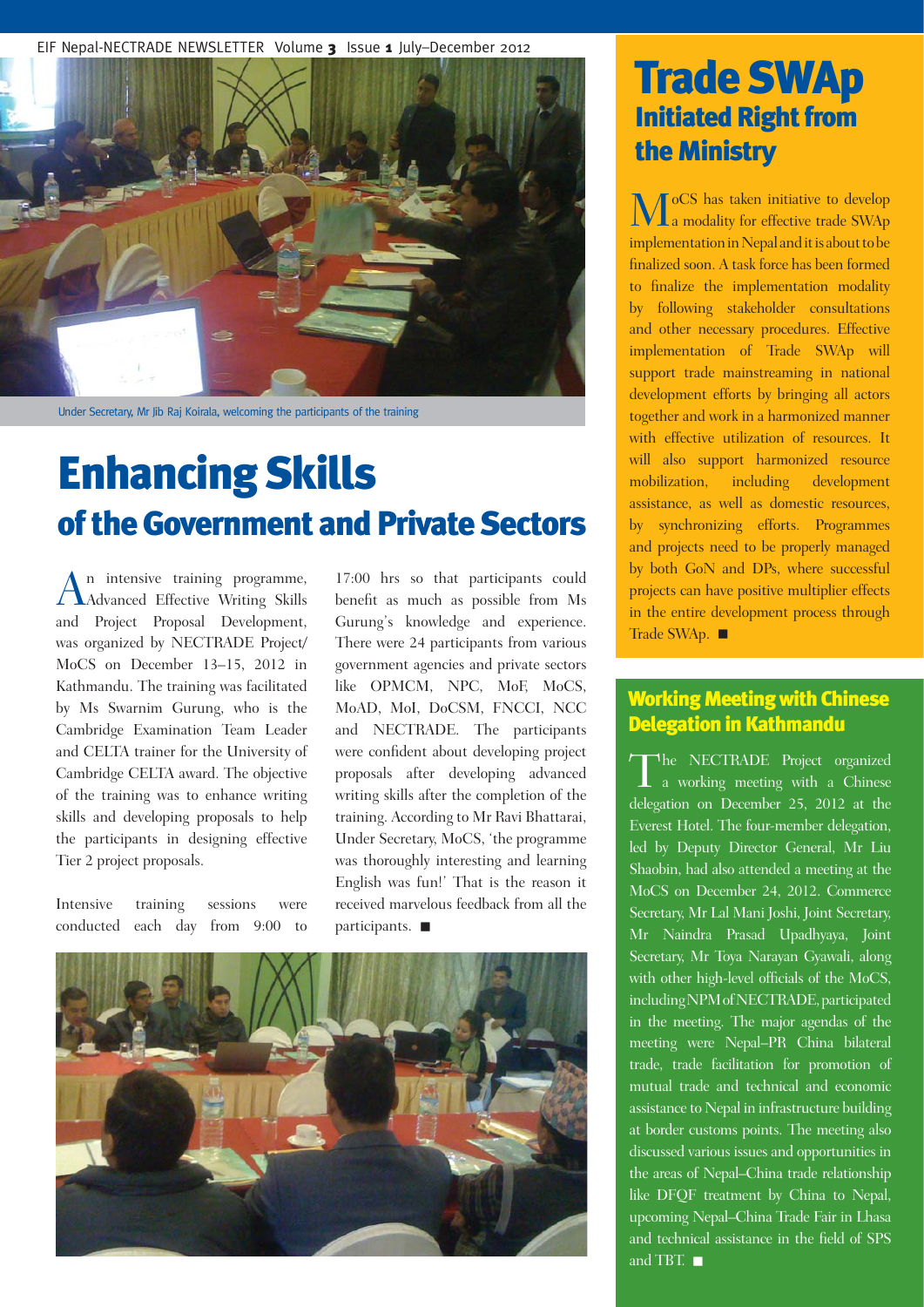### Trade MAINSTREAMING MECHANISM in Progress

Trade mainstreaming is a process of assessing any policy and programme from the perspective of trade in the national development efforts. Trade mainstreaming in Nepal can be highlighted from four main perspectives: policy, institution, international cooperation and programme level. Nepal's Three-Year Interim Plan, the main national development policy, has already incorporated export trade development as a key strategy for achieving the objective of poverty eradication and socio-economic development. At institution level, trade mainstreaming process is overseen, guided and ensured by the National Steering Committee (NSC), chaired by the Chief Secretary of GoN and consisting of Secretaries from key line ministries, representatives of NPC, NRB, Donor Facilitator (DF) and

Presidents of FNCCI, NCC and CNI. Similarly, mainstreaming trade in the area of international cooperation has also taken gradual steps by incorporating trade as a priority area of DPs from Nepalese perspective. EIF mechanism has been supportive towards mainstreaming trade in national development process in Nepal.

Likewise, at the programme level, GoN has been allocating budget under separate heads for effective implementation of the NTIS since FY 2010/11. Furthermore, the NECTRADE Project within MoCS has been quite active in mainstreaming trade. Regular meetings with product associations for adjusting their suggestions and feedback in policy and programmes, organizing interaction and awareness programmes at central and local levels for making people think from the trade perspective, broadcasting audiovisual programmes on NTIS products on television, conducting training and interaction on various aspects and issues of trade and development for the officials working in trade-related areas and also regular interactions and orientation with trade journalists are some of the major activities carried out by the Ministry with support from NECTRADE. In addition, capacity development and institutional strengthening programmes have been carried out on continuous basis. MoCS also supports private sector to organize and participate in trade fairs, promote trade, product development and capacity development through the Trade and Export Promotion Centre (TEPC) as well as NECTRADE. In this way, the process of trade mainstreaming in Nepal has been carried out and accelerated not only by the government sector but also by the private sector, development partners as well as civil society.

9

## Interaction and Orientation on  $\left\lceil \frac{1}{2}\right\rceil$   $\left\lfloor \frac{1}{2}\right\rfloor$   $\left\lfloor \frac{1}{2}\right\rfloor$   $\left\lfloor \frac{1}{2}\right\rfloor$   $\left\lfloor \frac{1}{2}\right\rfloor$   $\left\lfloor \frac{1}{2}\right\rfloor$   $\left\lfloor \frac{1}{2}\right\rfloor$   $\left\lfloor \frac{1}{2}\right\rfloor$

MoCS, with support from the NECTRADE Project, has organized a number of meetings, interactions and review programmes to expedite and fulfill its commitment towards trade sector development of the country. MoCS, in association with NECTRADE, has conducted consultation meetings on Trade SWAp, NTIS 2010 status and updates with different stakeholders, organized Trade Advisory Committee meetings, orientation programme on Integrated Data Base (IDB) and CTS with support from WTO official, Mr Thakur Parajuli. Likewise, on the occasion of the 18<sup>th</sup> Nepal Cargo Day, a programme, 'Committed to Logistics Development', was organized by NEFFA with support from the NECTRADE Project, on July 29, 2012, at Hotel Everest, Kathmandu. Similarly, Nepal–Korea Joint Workshop on Innovation Policy for Development was organized in collaboration with the NECTRADE Project on November 6-7, 2012 in Kathmandu. In addition, NECTRADE has been supporting the MoCS to organize various consultations, interactions and meetings with trade-related stakeholders within the Ministry and in other locations as well regularly.



Celebrating 18<sup>th</sup> Nepal Cargo Day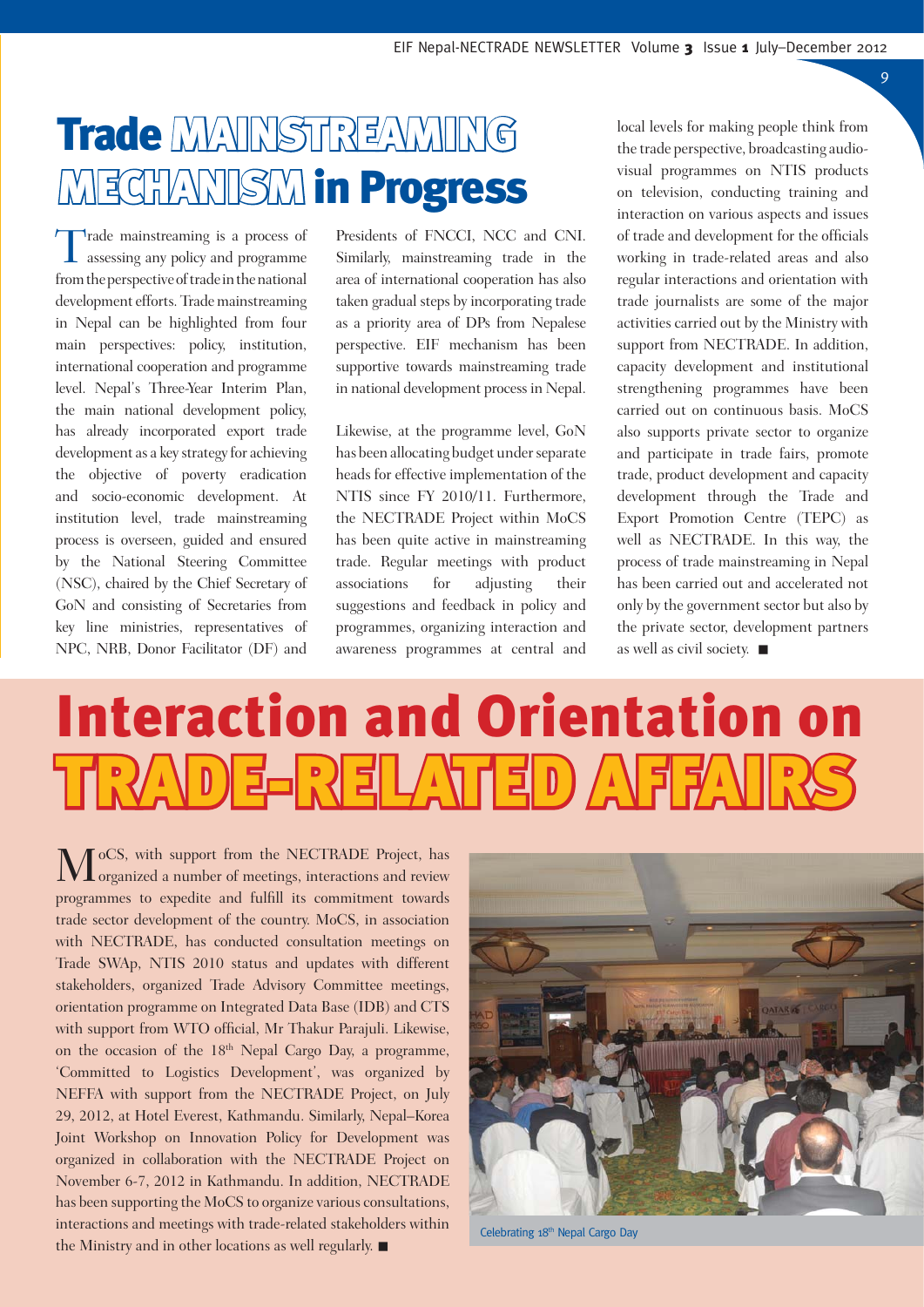

The category of LDCs was officially<br>established in 1971 by the<br> $\frac{1}{2}$ UN General Assembly with a view to attracting special international support for the most vulnerable and disadvantaged members of the UN family. Currently, there are 49 LDCs on the UN list, 34 of which to date have become WTO members. The LDCs receive extra attention in the WTO. Principally, all the WTO agreements recognize that LDCs must benefit from the greatest possible flexibility and betteroff members must make extra efforts to lower import barriers on LDCs' exports.

10

The LDCs' participation in the work of WTO and in the negotiations has immensely increased since the establishment of the WTO LDC consultative group. Nepal became the coordinator of an advisory group of the LDCs in the WTO on December 14, 2012. This is for a period of six months, but normally renewed for next six months. Only a limited number of LDCs have assumed this role. In the past, Bangladesh, Haiti, Lesotho, Tanzania, Uganda and Zambia have accomplished this role. The LDCs' Consultative Group is the key forum of LDCs and observers

### as LDCs' Coordinator in the WTO for 2013

of the WTO to discuss and build a common position on all pertinent issues in the WTO.

Given the context that WTO's 9<sup>th</sup> Ministerial Conference is going to be held in Bali, Indonesia, in December 2013, Nepal's role as LDCs' Consultative Group Coordinator is deemed highly prestigious and challenging. Now, the responsibility of raising LDCs' trade issues and development concerns precisely and consistently at different forums of the WTO and other trade-related organizations has come on Nepal's shoulder. ■

### Major Issues of LDCs

The sixth ministerial conference of the WTO, held in Hong Kong in 2005, has urged all developed and developing members to provide Duty Free Quota Free (DFQF) Market Access, at least for 97 per cent of the tariff lines, for the products of LDCs. Many developed and developing members have already started implementing this decision; however, some are waiting to implement it after the conclusion of Doha Development Agenda only.

Despite sufficient S&D provisions in the WTO agreements, repeated commitments made by developed and developing members for opening market access following ministerial decisions, repeated promise to accelerate financial and technical assistance for LDCs, LDCs are neither given proper market access nor sufficient technical assistance for capacity building. Hence, due to slow and ineffective implementation of several commitments made earlier under the WTO system, many LDCs still fail to be integrated into the world trading system meaningfully and fail to get proportionate advantages from it.

There are many longstanding agendas of LDCs in the WTO, most of which are included under DDA. Some of the highly important agendas of LDCs in the WTO that require immediate intervention are Trade in Services, Trade Facilitation, Intellectual Property, Market Access for LDCs, Trade in Agricultural Products and Cotton, Enhanced Integrated Framework and LDCs' Accession. Nevertheless, some

other issues that need to be worked on simultaneously are AfT, TRTA, TRIPS, effective implementation of Special and Differential Treatment (S&DT) as provisioned under various WTO agreements, simplifying Rules of Origin (RoO) provisions, improving Dispute Settlement Mechanism (DSM) in favour of LDCs, strengthening and extending coverage of EIF for trade capacity building in LDCs, and so on.

There could be a long list if all relevant issues of the LDCs were included. However, issues mentioned above represent most of the pertinent problems that LDCs are facing at present. So, at this moment, it would be desirable for all LDCs to concentrate their energy and synchronize their efforts towards addressing these issues, as well as garnering support from developed and developing members of the WTO.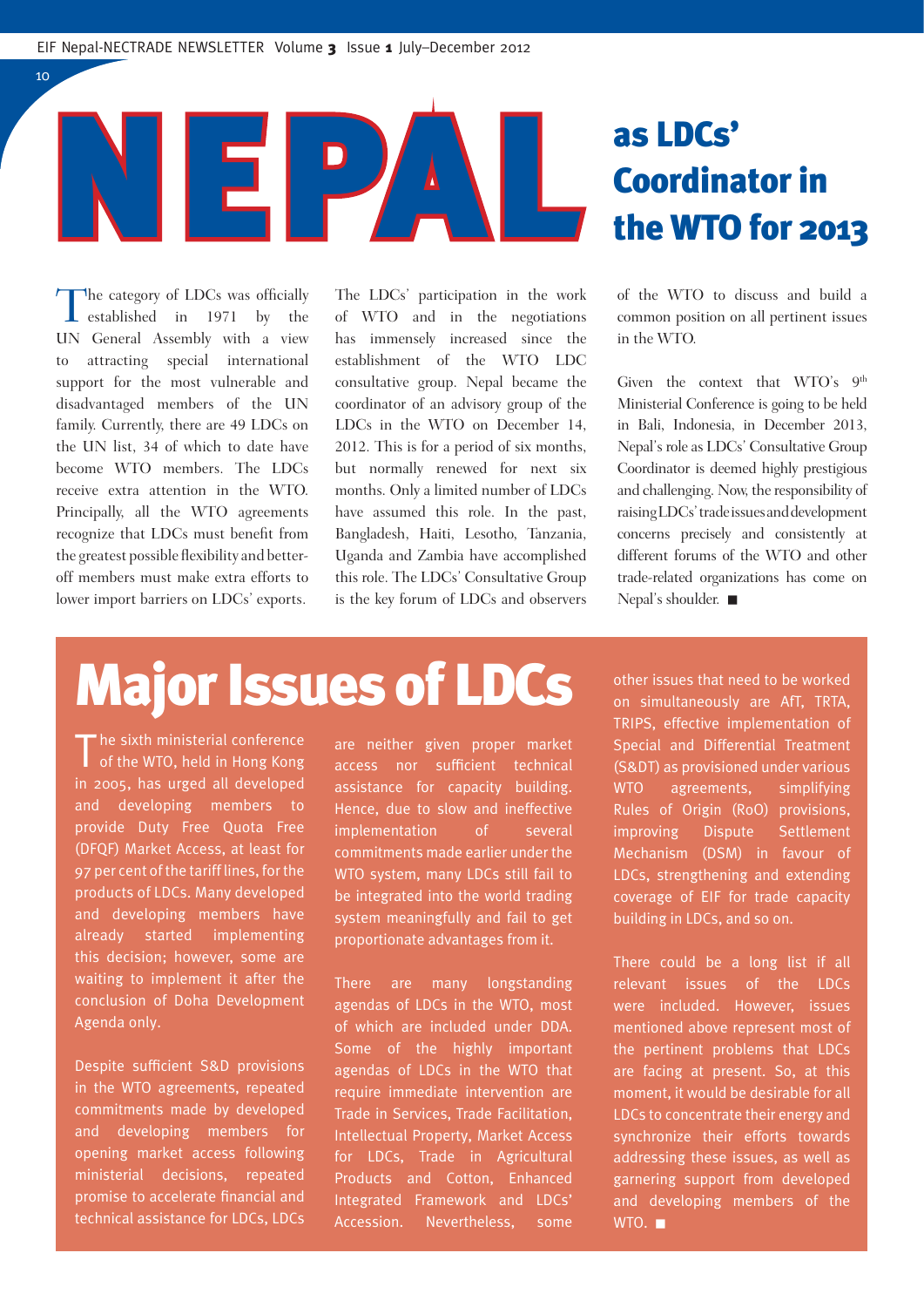under Implementation

# Ginger TIER 2 PROJECT ON



An EIF Tier 2 Project, Ginger<br>Competitiveness Project: Enhancing Sanitary and Phytosanitary (SPS) Capacity of Nepalese Ginger Exports through Public–Private Partnerships, has been under implementation as an EIF Tier 2 project. The project has been jointly financed with support from the GoN, EIF, Standards and Trade Development Facility (STDF) and private sector on PPP modality. STDF has contributed

of USD 1,173,694, whereas EIF has contributed USD 711,550 towards this project. The private sector has provided land for establishing a processing plant, whereas the GoN is providing other necessary support in kind. FAO/UN is the main executing agency. This project is aimed at increasing income level of ginger farmers, mainly in eastern Nepal, through

USD 462,144, out of the total funding

improvements in SPS arrangements and value addition for export to India and other countries. The project, unique on its own, is expected to increase market opportunities for Nepalese ginger through a series of SPS-related and value addition interventions. As such, the project would help further improve Nepal's ranking among the top ginger exporters in the world.

11



### Support to the Private Sector for CAPACITY DEVELOPMENT

EIF Tier 1 Project, NECTRADE, has been working for capacity development in trade sector and also providing necessary support to the private sector for enhancing their competitiveness. This type of support to the private sector can be extended based

upon demand and assessed through the rationality of the requested proposals. In this context, the NECTRADE Project has extended its support to the Nepal Chamber of Commerce (NCC) and Nepal Tea Planters' Association (NTPA), Bhadrapur, by concluding two

separate MoUs. NTPA is responsible for broadcasting information, interaction programmes and talk shows related to tea on local FM, whereas NCC would be conducting training in Office Management for its staff to enhance their managerial skills, thus increasing efficiency at work. A total of NPR 240,000 would be provided to the NTPA in various phases and likewise NPR 145,000 would be granted to the NCC for conducting the training programme.